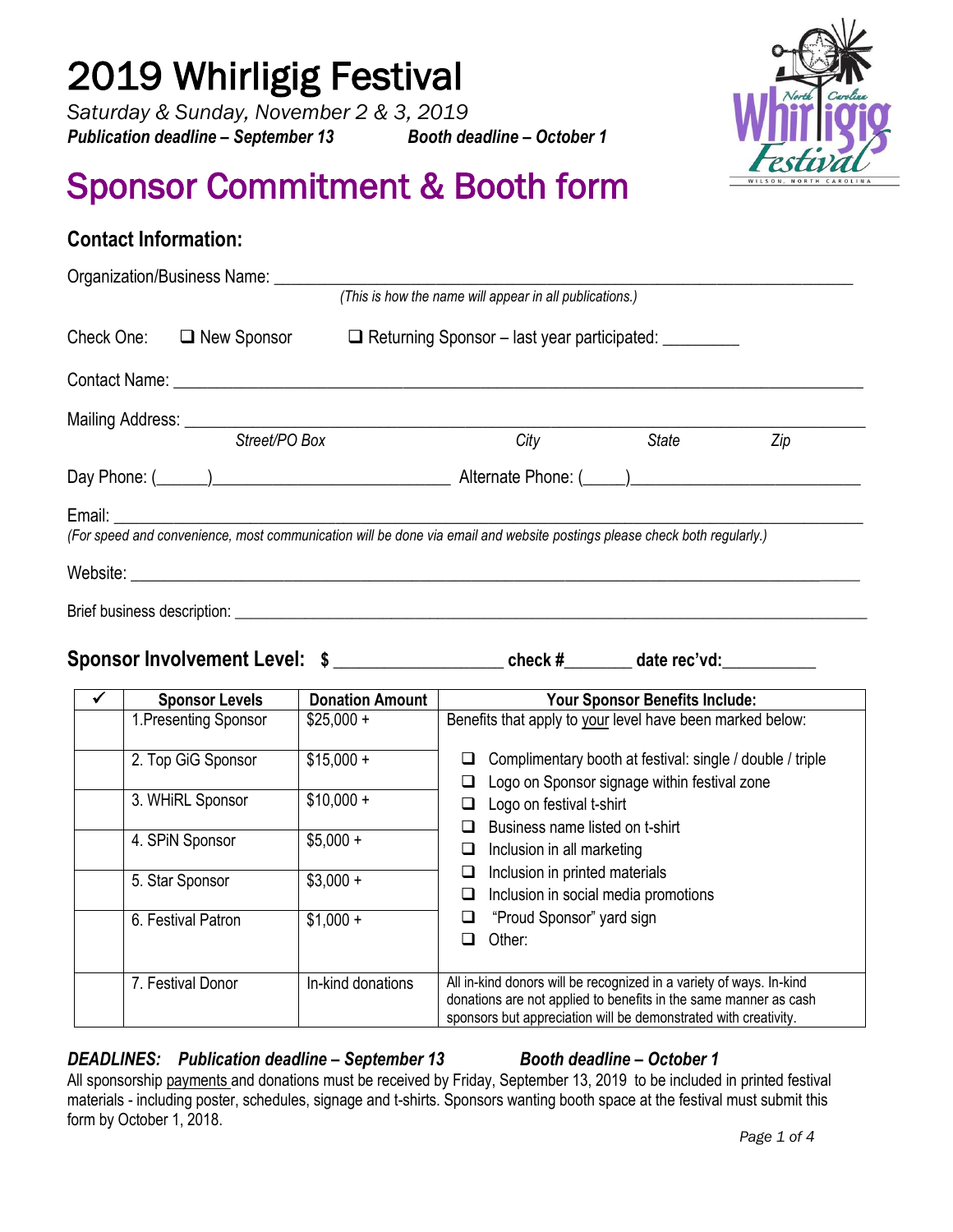### **Sponsor Publicity:**

To assure that your sponsorship is given the proper recognition, we need an electronic copy of your logo and a short description of your business/organization to include on our website and in our materials.

 **Electronic logo** emailed to the Sponsor Coordinator: [Michael@bigbizbox.com](mailto:Michael@bigbizbox.com) *To ensure the correct logo is used, please provide both a color and black & white version.* Date sent: \_\_\_\_\_\_\_\_\_\_\_\_\_\_

**Festival Sponsor Booth:** *(Note – sponsors may not donate their space to others.)*



 *Check one:* **No thank you, we do not want a booth at the festival.** 

**Yes, we want to have a booth at the festival** - **must complete Page 2 & 3.**

Booth Size: *(see #7 on page 4)*  $\Box$  Single (15' wide x 12' deep) - regular booth, included with fee  $\Box$  Double (30' wide x 12' deep) - Add \$150  $\Box$  Triple (45' wide x 12' deep) - Add \$225

### Booth Utilities:

Limited water and electricity are available for vendors and will be considered on as-needed-basis.

Prefer to use own generator *(see note below)*

Request electricity access *(one 110 v outlet)*

Request electrical 240 access *(one 240v outlet)*

Request water access *(one faucet)*

Will you bring a tent to use?  $\Box$  No  $\Box$  Yes *(only 10x10 tents allowed, must be weighted down)* 

*Note: Due to many entertainment stages, generators are not allowed near stages. We do have a few areas generators are allowed, but they must be preapproved.* 

 $\Box$  Insurance – Each booth must provide their own insurance to cover sales, products and operations. *(see #8, pg 4)*

| Company:         |  |
|------------------|--|
| Policy #:        |  |
| Expiration date: |  |

| $\Box$ NC Sales Tax ID Number: |  |
|--------------------------------|--|
| (see #9, pg 4)                 |  |

Drop off location: 120 Goldsboro Street South, Wilson, NC - downtown *(shared office space with Haley's Dress shop)*

Mail application and payment to: NC Whirligig Festival, PO Box 2124, Wilson, NC 27894

Email: [info@WhirligigFestivalNC.org](mailto:info@WhirligigFestivalNC.org)  Website: www.WhirligigFestivalNC.org

| For Festival Office Use Only:                                              |
|----------------------------------------------------------------------------|
| Received Date: _________________________                                   |
|                                                                            |
| Submitted for Committee Review: ________                                   |
| $\Box$ Accepted $\Box$ Declined                                            |
| Confirmation sent: ______________________                                  |
| Utilities Granted?<br>□ Water<br>$\Box$ Electrical $\Box$ 110v $\Box$ 240v |
| Booth Assignment # : ____________________                                  |
| Notes:                                                                     |
|                                                                            |
|                                                                            |
|                                                                            |
|                                                                            |
|                                                                            |
|                                                                            |
|                                                                            |

*Page 2 of 4*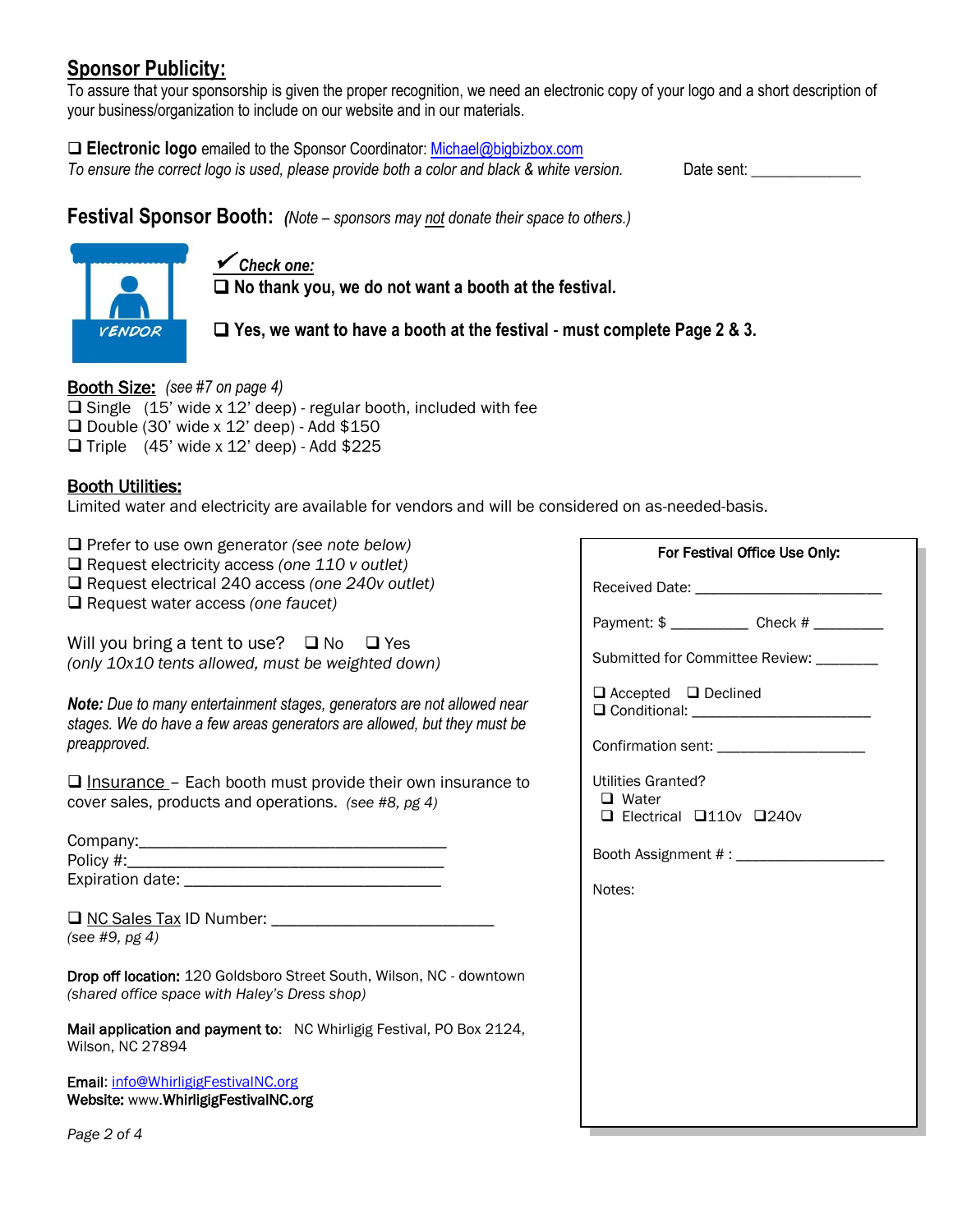### 2019 Whirligig Festival x



## Sponsor Booth - Part B – Tell us More!

**Vendor Name:** \_\_\_\_\_\_\_\_\_\_\_\_\_\_\_\_\_\_\_\_\_\_\_\_\_\_\_\_\_\_\_\_\_\_\_\_\_\_\_\_\_\_\_\_\_\_\_\_\_\_\_\_\_\_\_\_\_\_\_\_\_\_\_\_\_\_\_\_\_\_\_\_\_\_\_\_\_\_\_\_\_\_\_\_\_\_\_

(Please provide the Booth Name you would like printed in materials and listed on website)

□ Booth Items - Enclose a photograph of the items or description of items for sale or giveaways at your booth.

\_\_\_\_\_\_\_\_\_\_\_\_\_\_\_\_\_\_\_\_\_\_\_\_\_\_\_\_\_\_\_\_\_\_\_\_\_\_\_\_\_\_\_\_\_\_\_\_\_\_\_\_\_\_\_\_\_\_\_\_\_\_\_\_\_\_\_\_\_\_\_\_\_\_\_\_\_\_\_\_\_\_\_\_\_\_\_\_\_\_\_\_\_

### **Sponsor Interactions & Booth Display:**

The goal of the festival is to connect Sponsors to potential clientele by providing opportunities for interactions. Please share how you prefer to be involved in the festival activities. The festival also strives to avoid duplication at booths. We need to insure activities, handouts, giveaways, etc.. do not conflict with other participating vendors. To assist all vendors in being successful, please provide a description of your booth's activity, service or demonstrations planned:

\_\_\_\_\_\_\_\_\_\_\_\_\_\_\_\_\_\_\_\_\_\_\_\_\_\_\_\_\_\_\_\_\_\_\_\_\_\_\_\_\_\_\_\_\_\_\_\_\_\_\_\_\_\_\_\_\_\_\_\_\_\_\_\_\_\_\_\_\_\_\_\_\_\_\_\_\_\_\_\_\_\_\_\_\_\_\_\_\_\_\_\_\_\_\_\_\_\_\_\_\_

\_\_\_\_\_\_\_\_\_\_\_\_\_\_\_\_\_\_\_\_\_\_\_\_\_\_\_\_\_\_\_\_\_\_\_\_\_\_\_\_\_\_\_\_\_\_\_\_\_\_\_\_\_\_\_\_\_\_\_\_\_\_\_\_\_\_\_\_\_\_\_\_\_\_\_\_\_\_\_\_\_\_\_\_\_\_\_\_\_\_\_\_\_\_\_\_\_\_\_\_

\_\_\_\_\_\_\_\_\_\_\_\_\_\_\_\_\_\_\_\_\_\_\_\_\_\_\_\_\_\_\_\_\_\_\_\_\_\_\_\_\_\_\_\_\_\_\_\_\_\_\_\_\_\_\_\_\_\_\_\_\_\_\_\_\_\_\_\_\_\_\_\_\_\_\_\_\_\_\_\_\_\_\_\_\_\_\_\_\_\_\_\_\_\_\_\_\_\_\_\_

### **Special Requests or Needs:**

We want to provide the best interaction with the festival attendees that is possible. And, to do so, we understand sometimes Sponsors need extra room or accommodations outside the typical booth display. Please let us know of any specific needs or logistical set up requirements that you may need to interact with your clientele. While we cannot guarantee everything is possible, we will do our best to help make your festival experience top notch.

\_\_\_\_\_\_\_\_\_\_\_\_\_\_\_\_\_\_\_\_\_\_\_\_\_\_\_\_\_\_\_\_\_\_\_\_\_\_\_\_\_\_\_\_\_\_\_\_\_\_\_\_\_\_\_\_\_\_\_\_\_\_\_\_\_\_\_\_\_\_\_\_\_\_\_\_\_\_\_\_\_\_\_\_\_\_\_\_\_\_\_\_\_\_\_\_\_\_\_\_\_

\_\_\_\_\_\_\_\_\_\_\_\_\_\_\_\_\_\_\_\_\_\_\_\_\_\_\_\_\_\_\_\_\_\_\_\_\_\_\_\_\_\_\_\_\_\_\_\_\_\_\_\_\_\_\_\_\_\_\_\_\_\_\_\_\_\_\_\_\_\_\_\_\_\_\_\_\_\_\_\_\_\_\_\_\_\_\_\_\_\_\_\_\_\_\_\_\_\_\_\_

\_\_\_\_\_\_\_\_\_\_\_\_\_\_\_\_\_\_\_\_\_\_\_\_\_\_\_\_\_\_\_\_\_\_\_\_\_\_\_\_\_\_\_\_\_\_\_\_\_\_\_\_\_\_\_\_\_\_\_\_\_\_\_\_\_\_\_\_\_\_\_\_\_\_\_\_\_\_\_\_\_\_\_\_\_\_\_\_\_\_\_\_\_\_\_\_\_\_\_\_

### **Sponsor Reminders –**

- The goal of Sponsor booths is to connect Sponsors to potential clientele by providing opportunities for interactions.
- Sponsors may not transfer their booth to other organizations or businesses. And, may not include secondary business or vending by family or friends. Any secondary or additional businesses must submit a separate vendor application.
- Any changes to the festival activities, as outlined above, must be approved by the Festival Director as to not overlap or conflict with other festival plans.
- The festival works with Sponsors and is as flexible as possible to allow for creativity and increased interactions.
- All Sponsors with a booth display must follow the outlined festival load in, set up and break down procedures in the same fashion as all other vendors. Policies and procedures during the festival apply to Sponsor booth as well.

#### *Festival Policies:*

| initial | I have reviewed the NC Whirligig Festival booth policies and procedures and agree to abide by the<br>policies as outlined, including that the festival is held rain or shine and that booth fees are non-refundable.                                                                                                                                                                                                                                                                                                                                 |
|---------|------------------------------------------------------------------------------------------------------------------------------------------------------------------------------------------------------------------------------------------------------------------------------------------------------------------------------------------------------------------------------------------------------------------------------------------------------------------------------------------------------------------------------------------------------|
| initial | I understand as a vendor of the festival that I am a representative of the festival and will act as a<br>example to the community. I understand that I am vending at my own risk and I agree to be responsible for<br>my own safety, protection of belongings and actions. I further agree to indemnify and hold harmless the<br>Whirligig Festival organizers, City of Wilson, and any persons holding legal title to the lands upon which this<br>event is being held, from any claims arising from my participation as a vendor in this festival. |